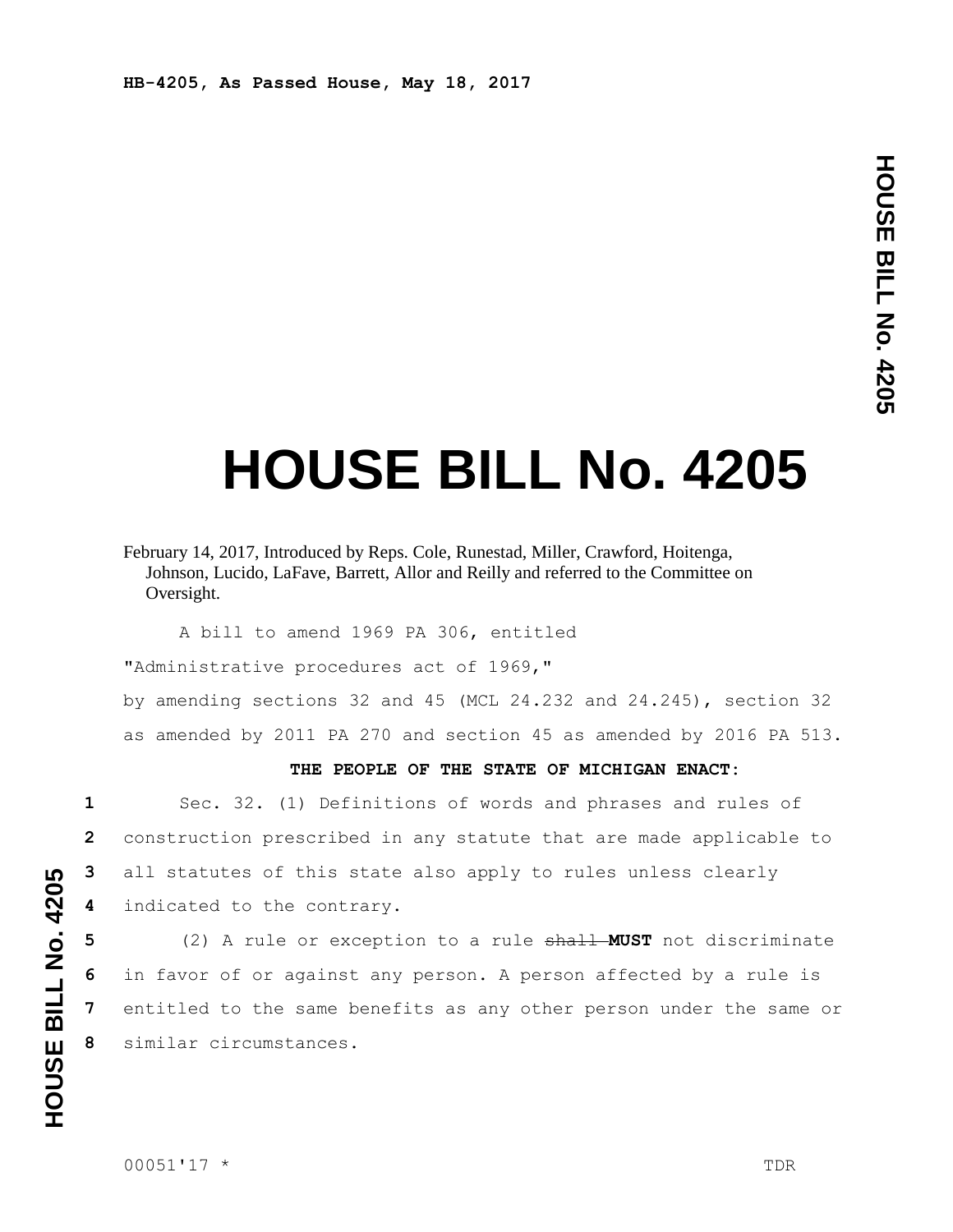(3) The violation of a rule is a crime when so **IF** provided by statute. A **UNLESS PROVIDED BY STATUTE, A** rule shall **MUST** not make **DESIGNATE** an act or omission to act **AS** a crime or prescribe a criminal penalty for violation of a rule.

 (4) An agency may adopt  $\rightarrow$  by reference in its rules and 6 without publishing the adopted matter in full  $-$ all or any part of a code, standard**,** or regulation that has been adopted by an agency of the United States or by a nationally recognized organization or association. The reference shall **MUST** fully identify the adopted matter by date and otherwise. The reference shall **MUST** not cover any later amendments and editions of the adopted matter, but if the agency wishes to incorporate them in its rule**,** it shall amend **DO SO BY AMENDING** the rule or promulgate **PROMULGATING** a new rule**.** 14 therefor. The agency shall have available copies of the adopted matter for inspection and distribution to the public at cost and 16 the rules shall MUST state where copies of the adopted matter are available from the agency and the agency of the United States or the national organization or association and the cost of a copy as of the time the rule is adopted.

 (5) A guideline, operational memorandum, bulletin, interpretive statement, or form with instructions is not enforceable by an agency, is considered merely advisory, and shall **MUST** not be given the force and effect of law. An agency shall not rely upon a guideline, operational memorandum, bulletin, interpretive statement, or form with instructions to support the agency's decision to act or refuse to act if that decision is subject to judicial review. A court shall not rely upon a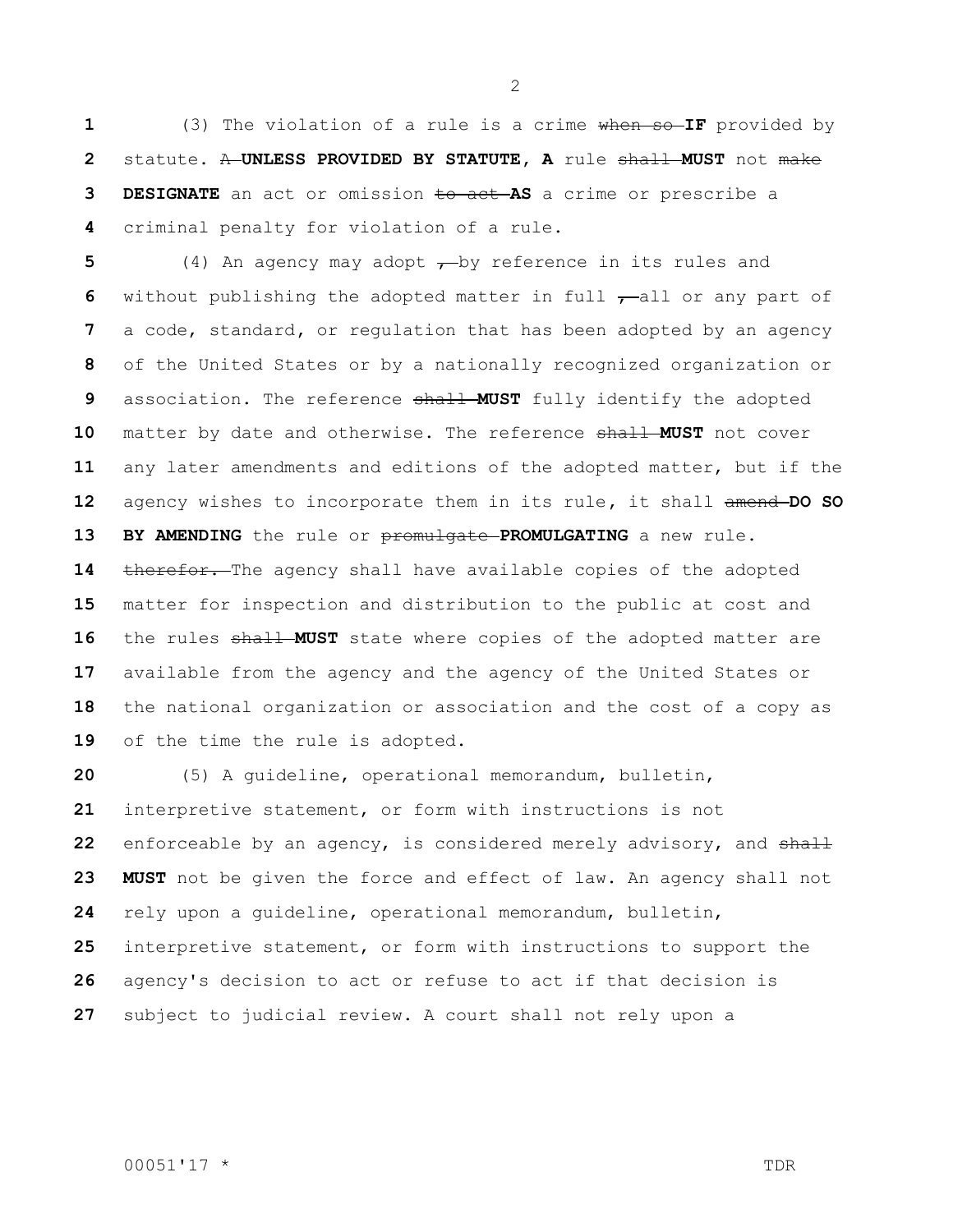guideline, operational memorandum, bulletin, interpretive

 statement, or form with instructions to uphold an agency decision to act or refuse to act.

 (6) Where **IF** a statute provides that an agency may proceed by rule-making or by order and an agency proceeds by order in lieu of rule-making, the **AGENCY SHALL NOT GIVE THE** order shall not be given general applicability to persons who were not parties to the proceeding or contested case before the issuance of the order, unless the order was issued after public notice and a public hearing.

 (7) A rule shall **MUST** not exceed the rule-making delegation contained in the statute authorizing the rule-making.

 **(8) EXCEPT FOR AN EMERGENCY RULE PROMULGATED UNDER SECTION 48, IF THE FEDERAL GOVERNMENT HAS MANDATED THAT THIS STATE PROMULGATE RULES, AN AGENCY SHALL NOT ADOPT OR PROMULGATE A RULE MORE STRINGENT THAN THE APPLICABLE FEDERALLY MANDATED STANDARD UNLESS THE DIRECTOR OF THE AGENCY DETERMINES THAT THERE IS A CLEAR AND CONVINCING NEED TO EXCEED THE APPLICABLE FEDERAL STANDARD.** 

 **(9) EXCEPT FOR AN EMERGENCY RULE PROMULGATED UNDER SECTION 48, IF THE FEDERAL GOVERNMENT HAS NOT MANDATED THAT THIS STATE PROMULGATE RULES, AN AGENCY SHALL NOT ADOPT OR PROMULGATE A RULE MORE STRINGENT THAN AN APPLICABLE FEDERAL STANDARD UNLESS SPECIFICALLY AUTHORIZED BY A STATUTE OF THIS STATE OR UNLESS THE DIRECTOR OF THE AGENCY DETERMINES THAT THERE IS A CLEAR AND CONVINCING NEED TO EXCEED THE APPLICABLE FEDERAL STANDARD.**

 Sec. 45. (1) Except as otherwise provided in this subsection, an agency shall electronically submit a proposed rule to the

00051'17 \* TDR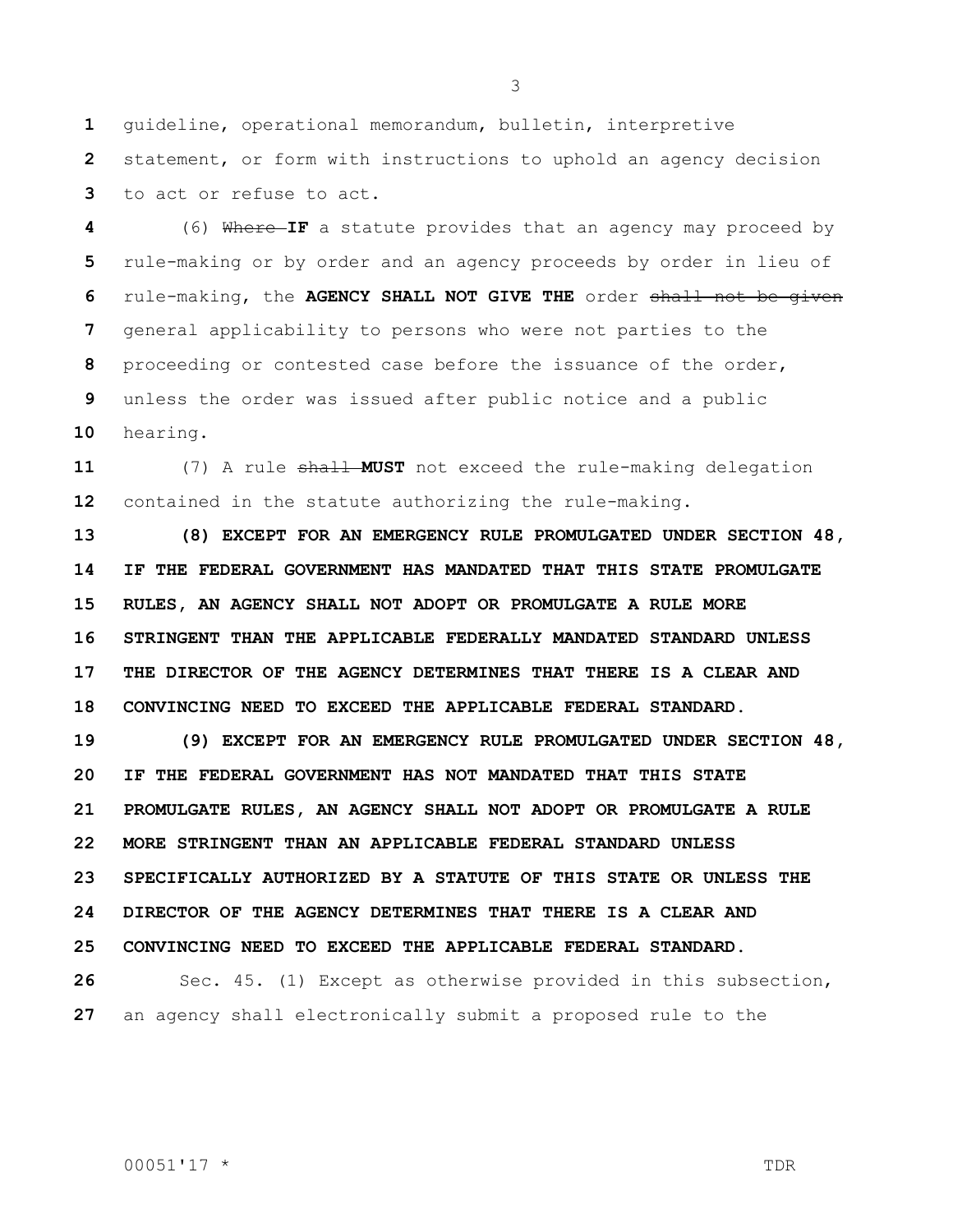legislative service bureau for its formal certification. If requested by the legislative service bureau, the office shall also transmit up to 4 paper copies of the proposed rule. The legislative service bureau shall promptly issue a certificate of approval indicating whether the proposed rule is proper as to all matters of form, classification, and arrangement. If the legislative service bureau fails to issue a certificate of approval within 21 calendar days after receipt of the submission for formal certification, the office may issue a certificate of approval. If the legislative service bureau returns the submission to the agency before the expiration of the 21-calendar-day time period, the 21-calendar-day time period is tolled until the rule is resubmitted by the agency. After resubmission, the legislative service bureau has the remainder of the 21-calendar-day time period or 6 calendar days, whichever is longer, to consider the formal certification of the rule. The office may approve a proposed rule if it considers the proposed rule to be legal and appropriate.

 (2) Except as provided in subsection (6), after notice is given as provided in this act and before the agency proposing the rule has formally adopted the rule, the agency shall prepare an agency report containing a synopsis of the comments contained in the public hearing record, a copy of the request for rule-making, and the regulatory impact statement required under subsection (3). In the report, the agency shall describe any changes in the proposed rules that were made by the agency after the public hearing. The office shall transmit by notice of transmittal to the committee copies of the rule, the agency reports containing the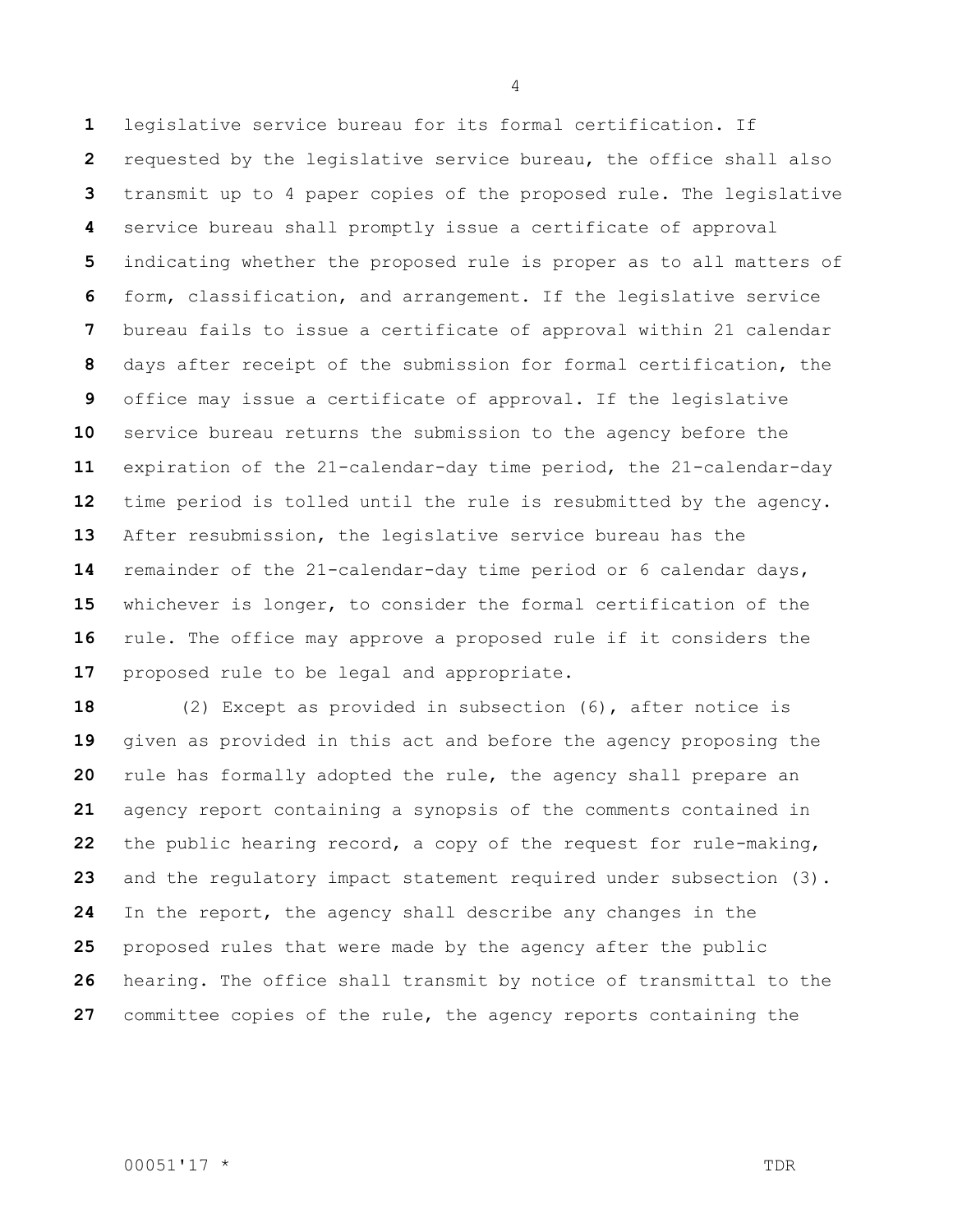request for rule-making, a copy of the regulatory impact statement, and certificates of approval from the legislative service bureau and the office. The office shall also electronically submit to the committee a copy of the rule, any agency reports required under this subsection, any regulatory impact statements required under subsection (3), and any certificates of approval required under subsection (1). The agency shall electronically transmit to the committee the records described in this subsection within 1 year after the date of the last public hearing on the proposed rule.

House Bill No. 4205 as amended May 17, 2017

 (3) Except as provided in subsection (6), an agency shall prepare and include with a notice of transmittal under subsection (2) the request for rule-making and the response from the office, a small business impact statement prepared under section 40, and a regulatory impact statement. The regulatory impact statement must contain all of the following information:

 (a) A comparison of the proposed rule to parallel federal rules or standards set by a state or national licensing agency or accreditation association, if any exist.

 **(B) IF SECTION 32(8) APPLIES AND THE PROPOSED RULE IS MORE STRINGENT THAN THE APPLICABLE FEDERALLY MANDATED STANDARD, A STATEMENT OF THE SPECIFIC FACTS THAT ESTABLISH THE CLEAR AND CONVINCING NEED TO ADOPT THE MORE STRINGENT RULE AND AN EXPLANATION OF THE** [**EXCEPTIONAL CIRCUMSTANCES** ] **THAT NECESSITATE THE MORE STRINGENT STANDARD.**

 **(C) IF SECTION 32(9) APPLIES AND THE PROPOSED RULE IS MORE STRINGENT THAN THE APPLICABLE FEDERAL STANDARD, EITHER THE STATUTE THAT SPECIFICALLY AUTHORIZES THE MORE STRINGENT RULE OR A STATEMENT**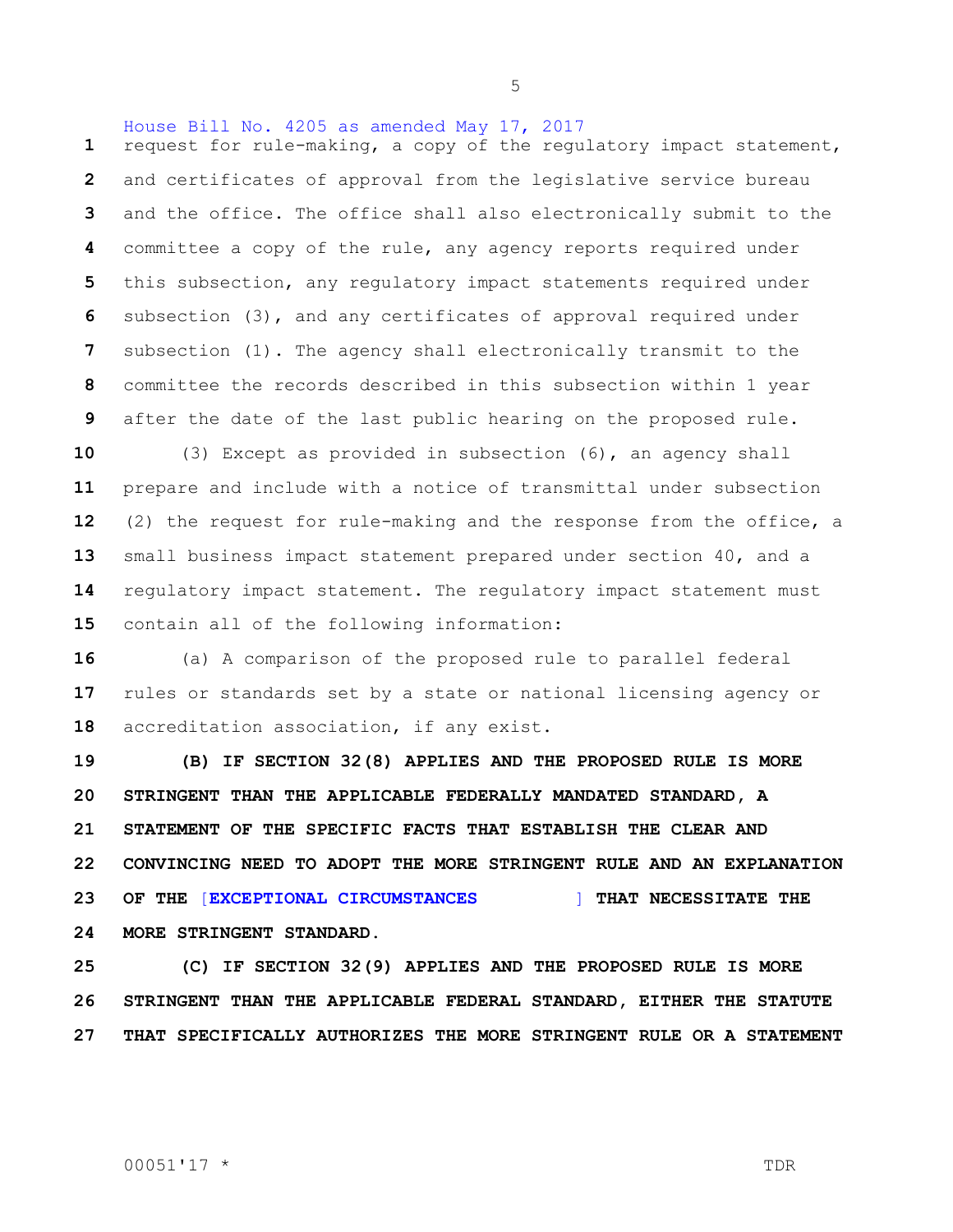House Bill No. 4205 as amended May 17, 2017 **OF THE SPECIFIC FACTS THAT ESTABLISH THE CLEAR AND CONVINCING NEED TO ADOPT THE MORE STRINGENT RULE AND AN EXPLANATION OF THE** [**EXCEPTIONAL CIRCUMSTANCES** ] **THAT NECESSITATE THE MORE STRINGENT STANDARD.**

 **(D)** (b) If requested by the office or the committee, a comparison of the proposed rule to standards in similarly situated states, based on geographic location, topography, natural resources, commonalities, or economic similarities.

 **(E)** (c) An identification of the behavior and frequency of behavior that the rule is designed to alter.

**11 (F)**  $\left(\frac{d}{dx}\right)$  An identification of the harm resulting from the behavior that the rule is designed to alter and the likelihood that the harm will occur in the absence of the rule.

 **(G)** (e) An estimate of the change in the frequency of the targeted behavior expected from the rule.

16 **(H)**  $\left(\frac{f}{f}\right)$  An identification of the businesses, groups, or individuals who will be directly affected by, bear the cost of, or directly benefit from the rule.

**19 (I)**  $\left(\frac{q}{q}\right)$  An identification of any reasonable alternatives to regulation pursuant to **UNDER** the proposed rule that would achieve the same or similar goals.

**22 (J)**  $\left(\text{h}\right)$  A discussion of the feasibility of establishing a regulatory program similar to that proposed in the rule that would operate through market-based mechanisms.

**25 (K)**  $\overline{t}$  An estimate of the cost of rule imposition on the agency promulgating the rule.

**27 (***l***)**  $\left(\frac{1}{7}\right)$  An estimate of the actual statewide compliance costs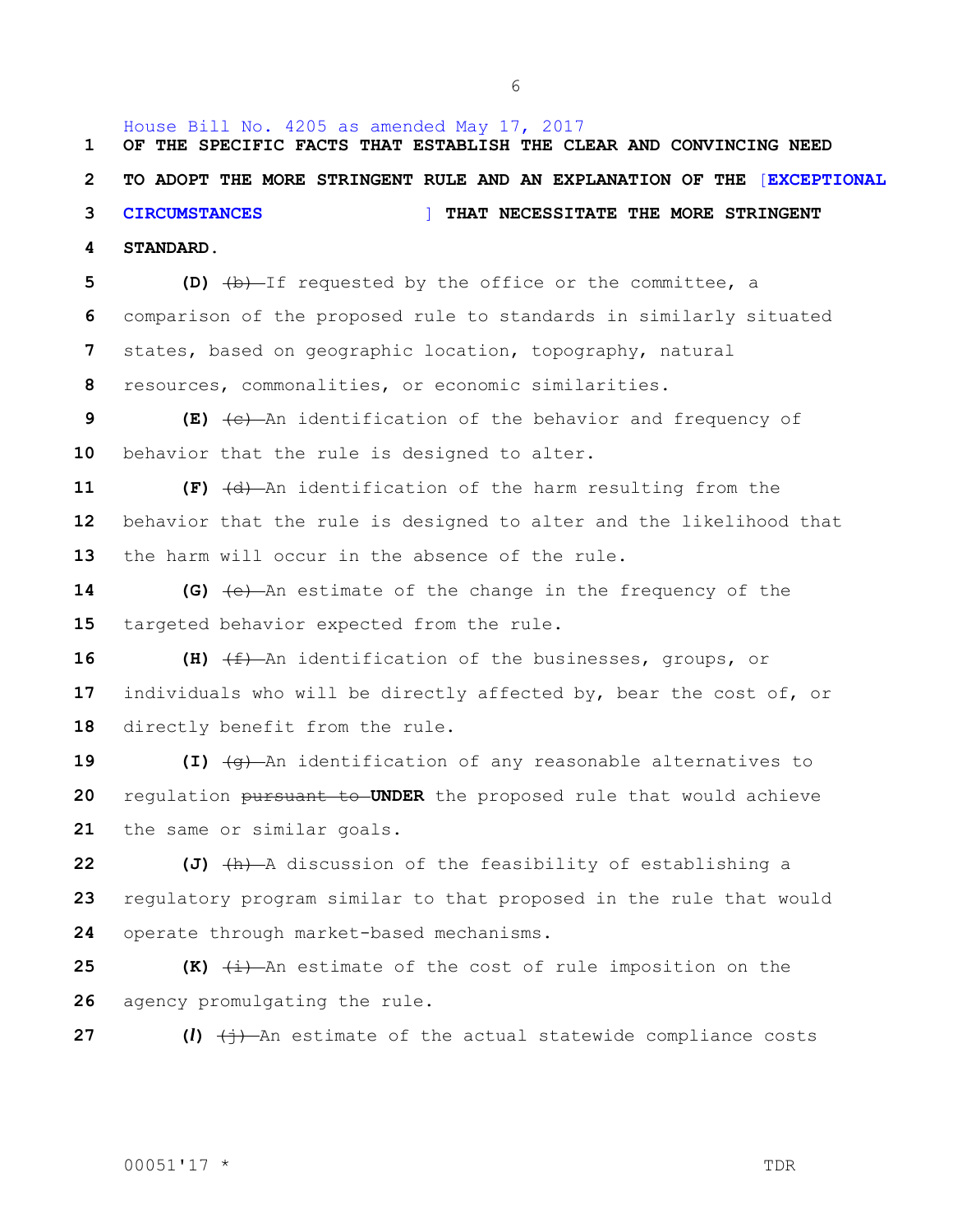of the proposed rule on individuals.

**2 (M)**  $+k$  A demonstration that the proposed rule is necessary and suitable to achieve its purpose in proportion to the burdens it places on individuals.

 **(N)** (*l*) An estimate of the actual statewide compliance costs of the proposed rule on businesses and other groups.

 **(O)** (m) An identification of any disproportionate impact the proposed rule may have on small businesses because of their size.

 **(P)** (n) An identification of the nature of any report required and the estimated cost of its preparation by small businesses required to comply with the proposed rule.

**12 (Q)**  $\left\{\Theta\right\}$  An analysis of the costs of compliance for all small businesses affected by the proposed rule, including costs of equipment, supplies, labor, and increased administrative costs.

**15 (R)**  $\overline{(+)}$  An identification of the nature and estimated cost of any legal consulting and accounting services that small businesses would incur in complying with the proposed rule.

**(S)**  $\frac{1}{2}$  **(S)**  $\frac{1}{2}$  An estimate of the ability of small businesses to absorb the costs estimated under subdivisions (n) to (p) **TO (R)** without suffering economic harm and without adversely affecting competition in the marketplace.

**22 (T)**  $\overline{r}$  An estimate of the cost, if any, to the agency of administering or enforcing a rule that exempts or sets lesser standards for compliance by small businesses.

**25 (U)**  $\left( \text{e} \right)$  An identification of the impact on the public interest of exempting or setting lesser standards of compliance for small businesses.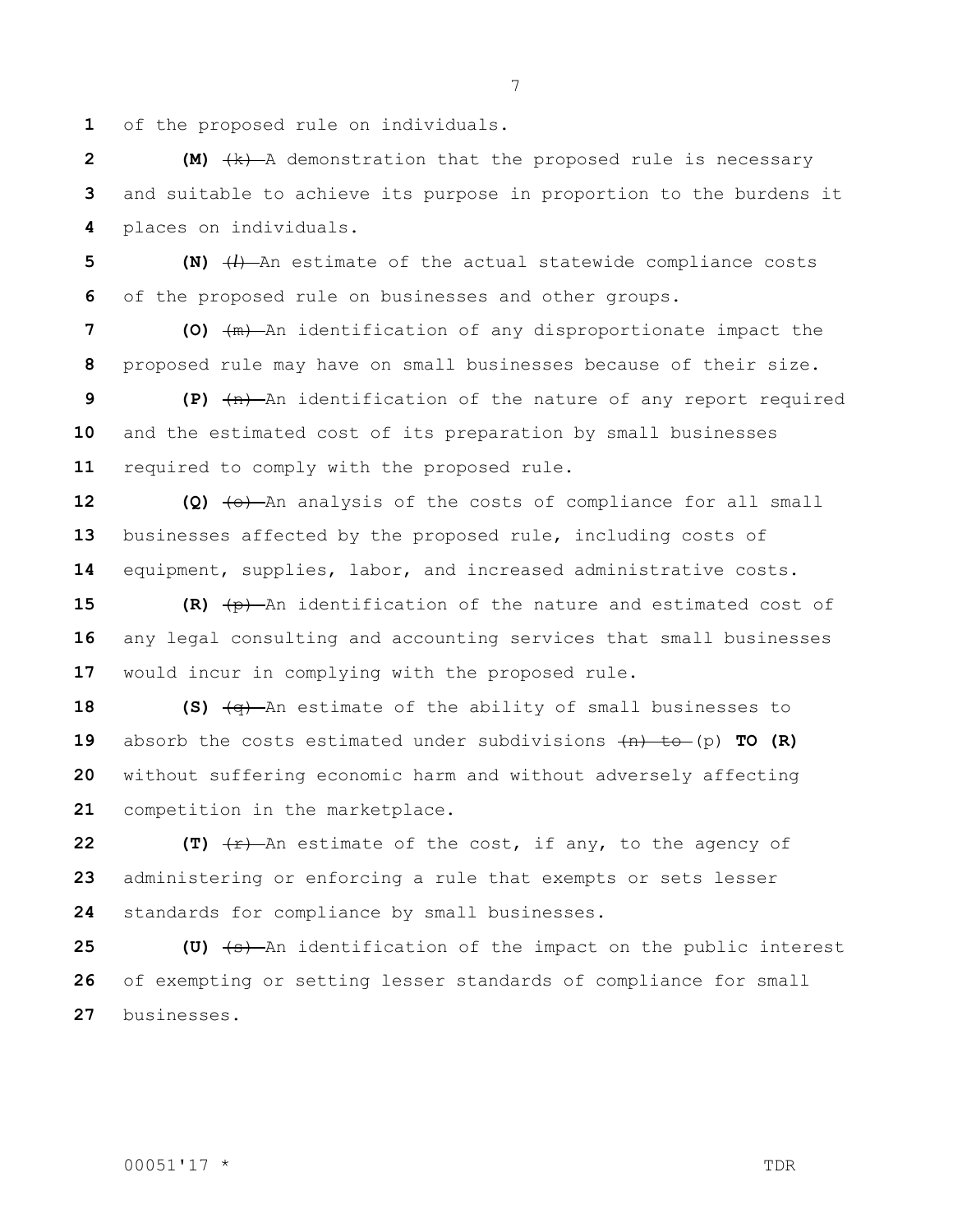**1 (V)**  $\leftarrow$  A statement describing the manner in which the agency reduced the economic impact of the rule on small businesses or a statement describing the reasons such a reduction was not feasible.

**4 (W)**  $\left(\frac{u}{v}\right)$  A statement describing how the agency has involved small businesses in the development of the rule.

 **(X)** (v) An estimate of the primary and direct benefits of the rule.

 **(Y)** (w) An estimate of any cost reductions to businesses, individuals, groups of individuals, or governmental units as a result of the rule.

**11 (Z)**  $\frac{4x}{x}$  An estimate of any increase in revenues to state or local governmental units as a result of the rule.

**13 (AA)**  $\left(\frac{1}{2}\right)$  An estimate of any secondary or indirect benefits of the rule.

 **(BB)**  $\left(\frac{x}{2}\right)$  An identification of the sources the agency relied on in compiling the regulatory impact statement, including the 17 methodology **utilized-USED** in determining the existence and extent of the impact of a proposed rule and a cost-benefit analysis of the proposed rule.

 **(CC)**  $\left(\frac{a}{b}\right)$  A detailed recitation of the efforts of the agency to comply with the mandate to reduce the disproportionate impact of the rule upon ON small businesses as described in section 40(1)(a) to (d).

**24 (DD)**  $\left(\frac{b}{b}\right)$  Any other information required by the office.

 (4) The **AN** agency shall electronically transmit the regulatory impact statement required under subsection (3) to the office at least 28 days before the public hearing required under section 41.